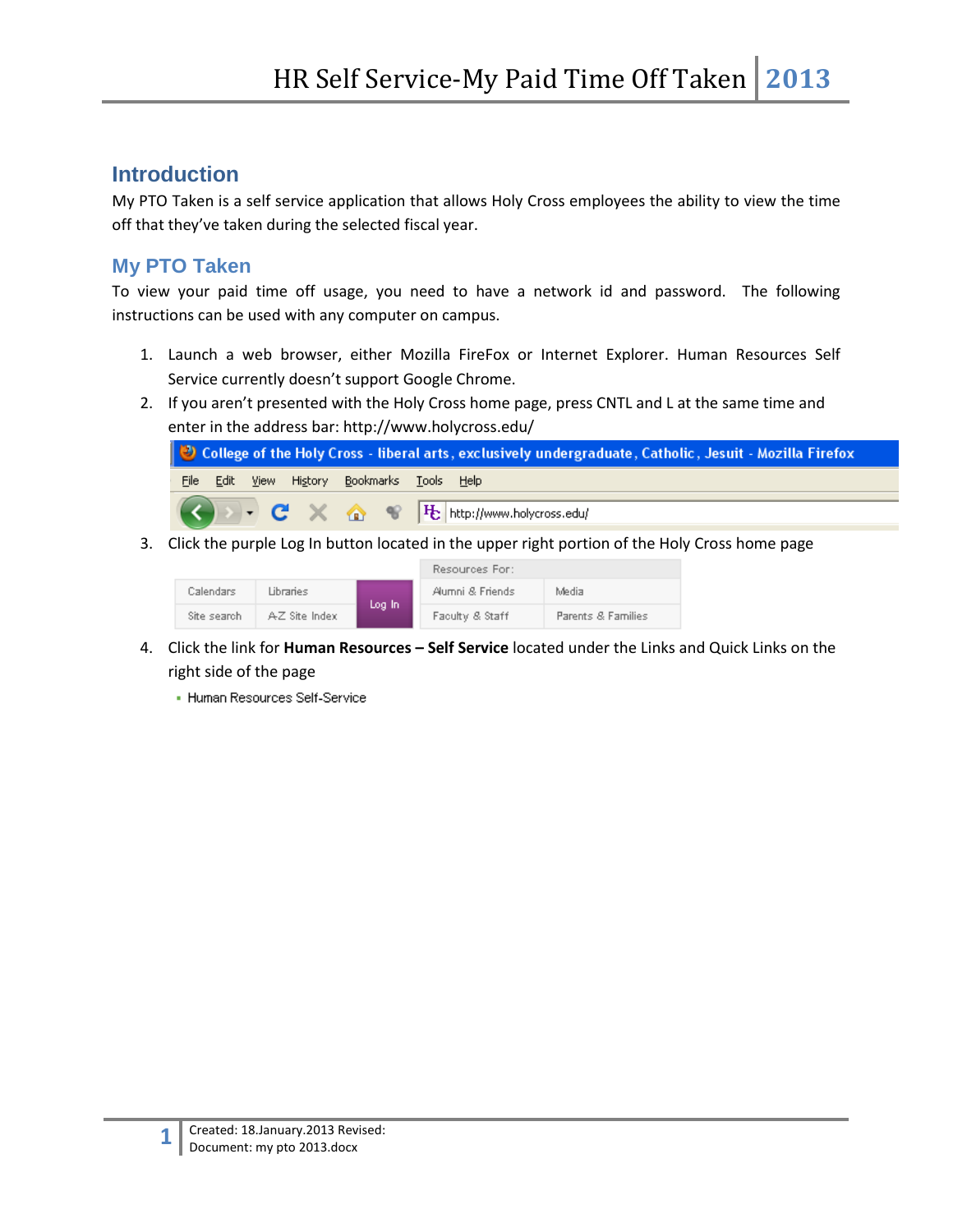5. Enter in your network id and network password and click Sign In



# **COLLEGE OF THE HOLY CROSS**

## **HUMAN RESOURCES**

| User ID:  |  |
|-----------|--|
| Password: |  |
| Sign In   |  |

- 6. Underneath College of the Holy Cross click Main Menu
- 7. From this expanded menu click My Self Service



8. From this expanded menu click Payroll and Compensation

| Search Menu:                                                      | ≫                                                                                                               |    |
|-------------------------------------------------------------------|-----------------------------------------------------------------------------------------------------------------|----|
| My Self Service<br>My Personalizations<br>≣<br>≝<br>My Dictionary | Personal Information<br>Contact Information<br>Payroll and Compensation<br><b>Benefits</b><br><b>Holy Cross</b> | ¢. |

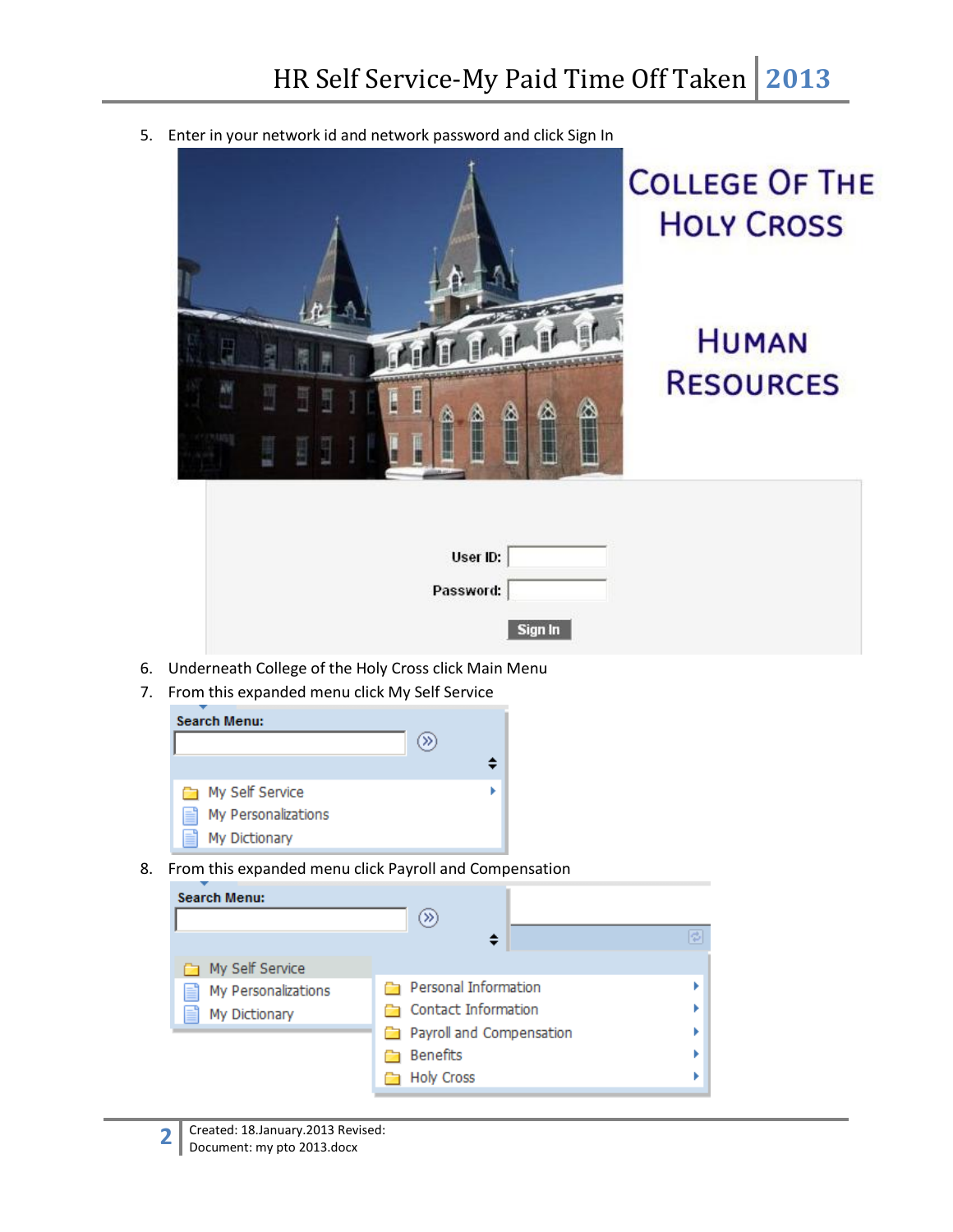9. From this expanded menu click My PTO Taken

| Ħ | Direct Deposit         |
|---|------------------------|
| e | W-4 Tax Information    |
| 昌 | My Paystub             |
| 昌 | My W <sub>2</sub>      |
| ⊫ | My Year End Deductions |
| Ħ | My PTO Taken           |

10. You will then be presented with a screen that allows you to view the current fiscal year's Paid Time Off Taken. To change the view to a different fiscal year, enter that year and hit TAB to refresh. To view only specific accruals, e.g. vacation, select the drop down next to **Accrual Type:** and select the one you wish to view.

#### **View PTO Taken**

Print Page

| Year: 2013              |                                        | From: 07/01/2012 to: 06/30/2013       |                       |
|-------------------------|----------------------------------------|---------------------------------------|-----------------------|
| Accrual Type: All Codes |                                        |                                       |                       |
|                         | PTO taken for 07/01/2012 to 06/30/2013 |                                       |                       |
| Date                    | <b>DateTime Added</b>                  | <b>Accrual Type</b>                   | <b>Total Duration</b> |
| 12/07/2012              | 12/06/12 9:34AM                        | Floating Holiday Admin                | 8.0                   |
|                         |                                        | <b>Total Floating Holiday Admin</b>   | 8.0                   |
| 11/21/2012              | 11/02/12 9:45AM                        | <b>Time Due</b>                       | 8.0                   |
|                         |                                        | <b>Total Time Due</b>                 | 8.0                   |
| 10/12/2012              | 06/04/12 8:36AM                        | <b>Vacation Admin</b>                 | 8.0                   |
| 10/11/2012              | 06/04/12 8:36AM                        | <b>Vacation Admin</b>                 | 8.0                   |
| 10/10/2012              | 06/04/12 8:36AM                        | Vacation Admin                        | 8.0                   |
| 10/09/2012              | 06/04/12 8:36AM                        | Vacation Admin                        | 8.0                   |
| 08/17/2012              | 08/14/12 7:26AM                        | <b>Vacation Admin</b>                 | 8.0                   |
| 08/16/2012              | 08/14/12 7:26AM                        | <b>Vacation Admin</b>                 | 8.0                   |
| 08/15/2012              | 08/14/12 7:25AM                        | <b>Vacation Admin</b>                 | 8.0                   |
|                         |                                        | <b>Total Vacation Admin</b>           | 56.0                  |
| 07/13/2012              | 06/04/12 8:34AM                        | Vacation Carryover ADMIN              | 8.0                   |
| 07/12/2012              | 06/04/12 8:34AM                        | Vacation Carryover ADMIN              | 8.0                   |
| 07/11/2012              | 06/04/12 8:34AM                        | Vacation Carryover ADMIN              | 8.0                   |
| 07/10/2012              | 06/04/12 8:34AM                        | Vacation Carryover ADMIN              | 8.0                   |
| 07/09/2012              | 06/04/12 8:34AM                        | Vacation Carryover ADMIN              | 8.0                   |
|                         |                                        | <b>Total Vacation Carryover ADMIN</b> | 40.0                  |

11. You will also be able to view the current accrual balances that are in PeopleSoft as of the most recent pay period.

**3**